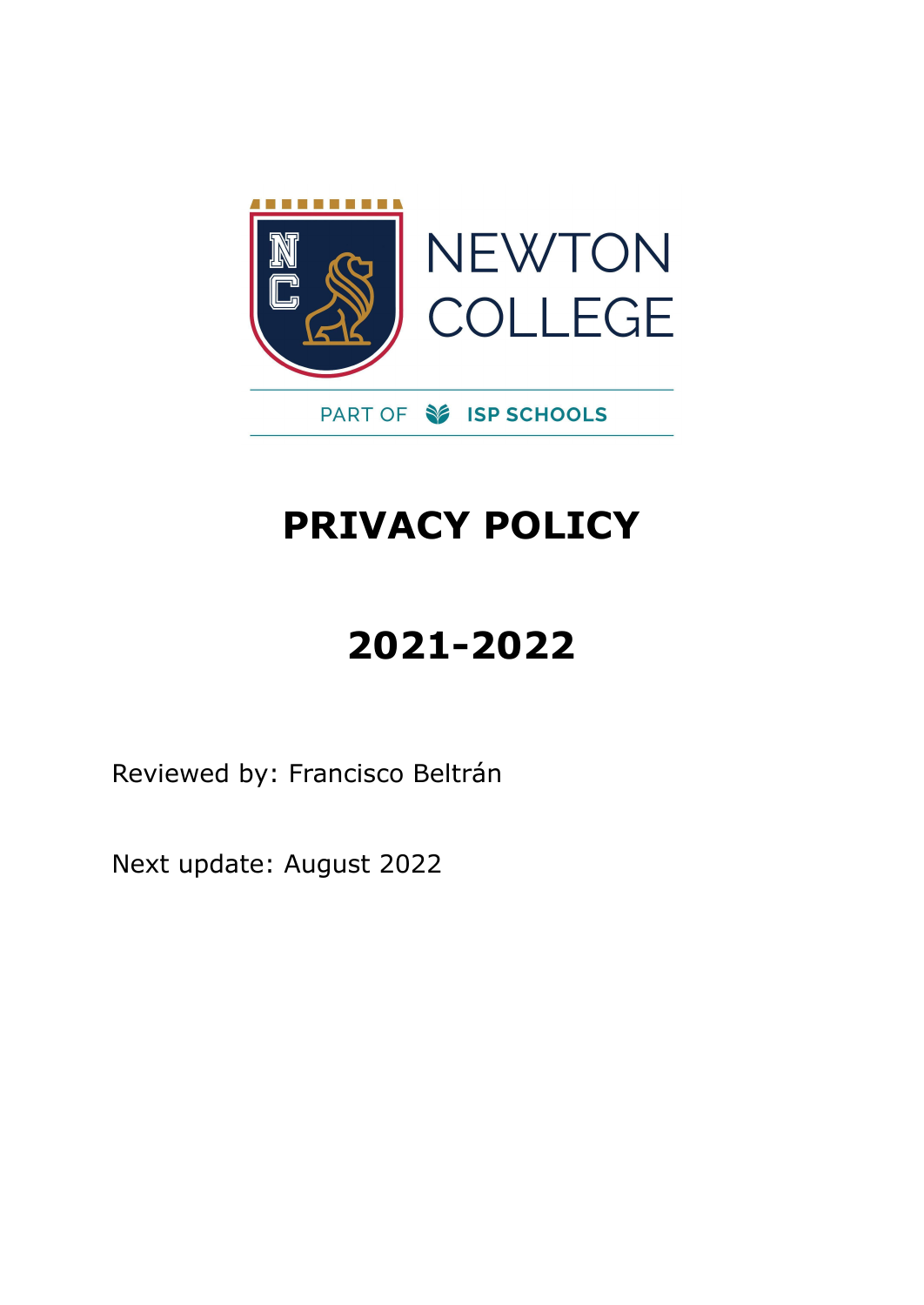The use of this website, its forms and social network requires acceptance of the processing of the user's data in accordance with this privacy policy, including the collection of access data and the delivery of commercial information by electronic means.

#### Data controller and contact information

The data controller is: COLEGIOS LAUDE, SLU Address: Calle Doctor Fleming 3, 10 IZQ; 28036 Madrid Data protection officer contact: dpo.external@ispschools.com

#### Purpose of the data processing

Data is processed with the aim of providing access to the online contents of the web as well as fulfill the requests from the users, keep a record of visits for statistical purposes (IP addresses, browser type, country, page accessed, etc.), to apply measures aimed at the security of the web, and, to deliver commercial information by electronic means about our products and services.

When the user fills any of our forms it will be necessary to provide certain personal data, and it will be processed to carry out the user's request.

## **Legitimacy**

The data is processed in base of the consent of the user, compliance with legal obligations, where appropriate for the execution of a contract or pre-contract.

#### Data recipients and transfers

Recipients: COLEGIOS LAUDE, SLU and International School Partnership Group

International transfers are not planned (outside the European Economic Area), except for storage purposes, and in any case based on a decision of adequacy, on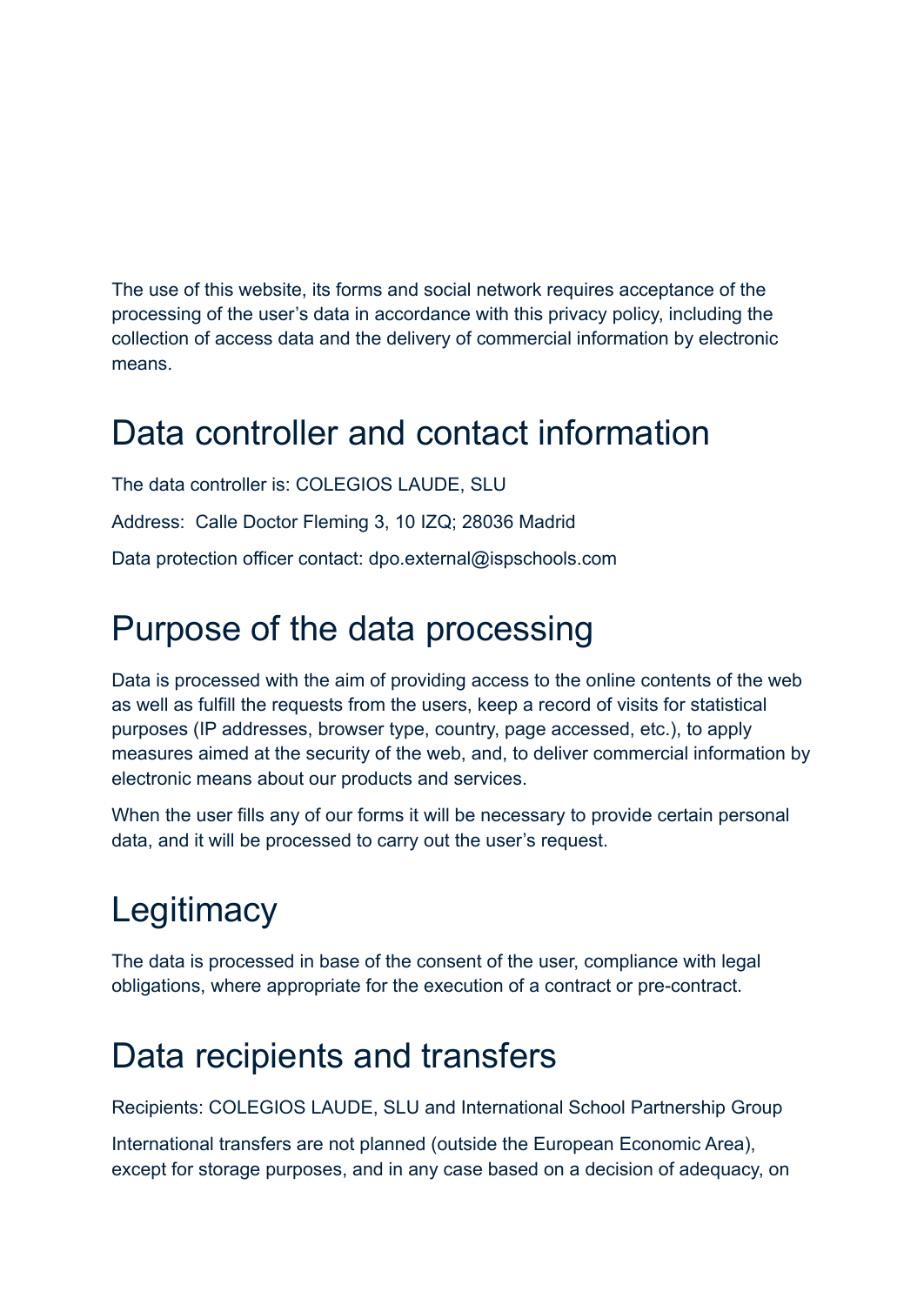adequate guarantees, or to entities adhering to Privacy Shield program (http://www.privacyshield.gov)

#### Data retention time

Data will be stored at least during the periods established by the applicable legislation and in any case during the validity of the consent.

## People rights

Data subjects have the right to: access, rectify and delete their data; request the portability of their data; oppose the processing or request its limitation; withdraw the consent.

For this, data subjects can send a written or e-mail request, to the address of the data controller, including the reference "Data Protection".

In order to ease identification, data subjects should attach a photocopy of his ID/passport to the application.

Data subjects have the right to issue a complaint with the Data Protection Control Authorities.

## Veracity of data, updating data

The user must fill the forms with real, exact, complete and up-to-date data. The user will not enter data about other people; COLEGIOS LAUDE, SLU will presume that the data has been entered by the data subject him or herself. The user will be the only responsible for any harm or damage, direct or indirectly caused to another individual, derived from providing false, inexact, incomplete, or outdated data or data referring to another person.

The user must communicate any changes in the provided data in order to keep it up to date.

## Information security

COLEGIOS LAUDE, SLU has taken all the measures required by law to protect personal data; likewise, COLEGIOS LAUDE, SLU has adopted the technical measures available to prevent data loss, unfair use, alteration, unauthorized access or data theft. Nevertheless, the user will consider that security measures in Internet are not completely unbreachable.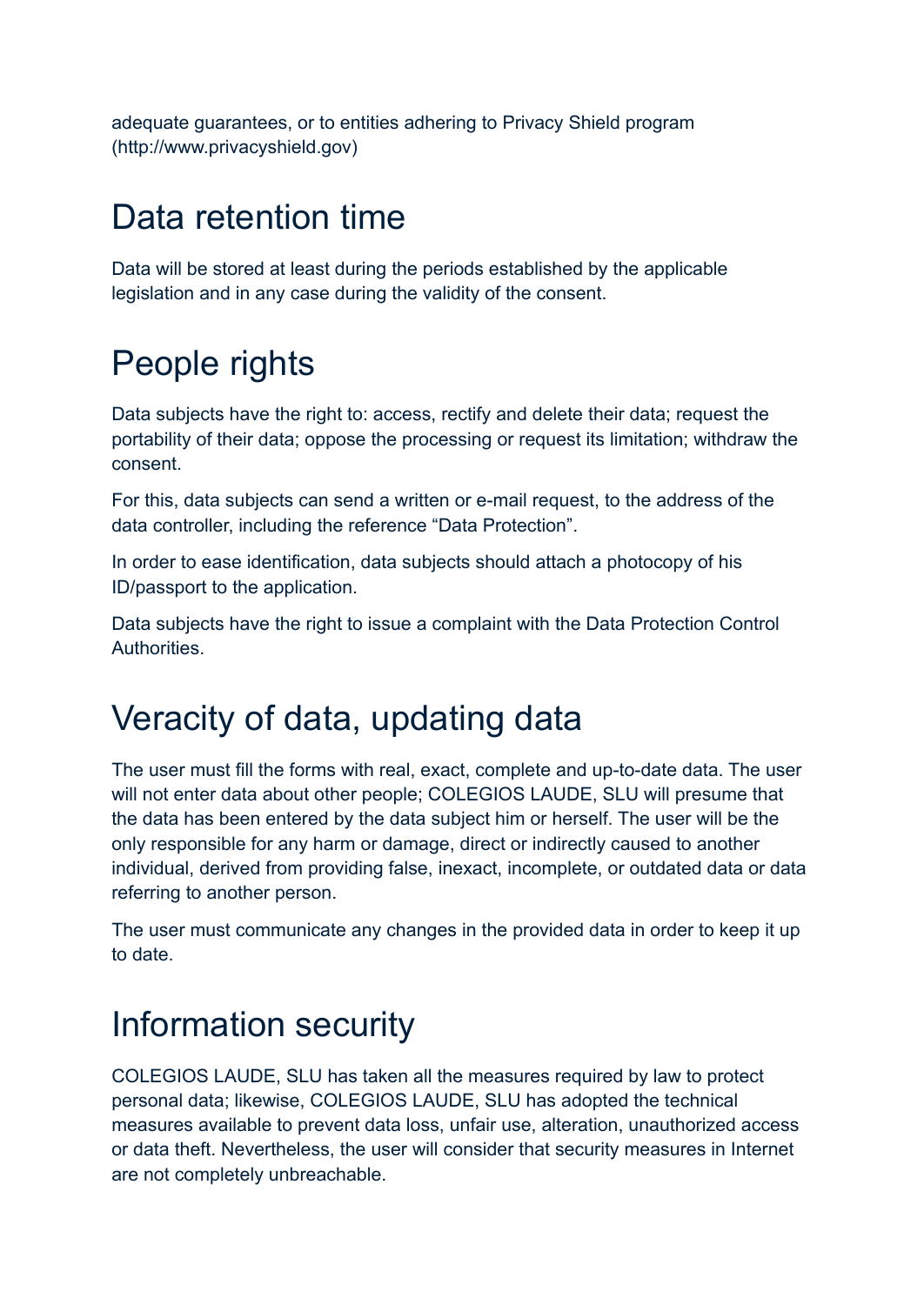#### **Minors**

COLEGIOS LAUDE, SLU forbids the use of this website to individuals under 14 years, unless specific consent has been given by the parents of guardians.

Minors are not allowed to provide with data about other household members, like the title or job of its parents, economic data, sociological characteristics or any other kind of information, without the consent of the data subjects themselves.

## Web analytics

This website deploys web analytics in order to gain some understanding on how user search for, access and navigate it. These analytics can entail the collection of personal data like the user IP address, connection location, browsing software and hardware features, etc. This information is not associated to the user and is exclusively used for statistical analysis.

## Use of third-party functions and plug-ins

This website may deploy functions and plug-ins provided by third parties. These functions serve several purposes like third-party web analytics; third-party maps; third-party video streaming; sharing contents in social networks; etc.

A function or plugin provided by a third party establishes a direct connection between the user browser and internet domains owned by the third party, allowing to download and execution of the function.

Most third-party plugins collect information about the websites visited by the user in order to know his or her interests and to provide targeted advertisements.

### Use of the Google Analytics function provided by Google, Inc.

This website deploys analytical functions provided by Google Inc (1600 AMPHITHEATRE PARKWAY, MOUNTAIN VIEW, CALIFORNIA, USA) in order to understand how user search for, access and navigate it. These analytics can entail the collection of user activity tied to his or her IP address. When the user loads this website, the user browser makes a connection to Google domains like google.com in order to record the user access to the website. Google Analytics makes use of permanent cookies to create anonymous analytics about this website, according to Google's privacy policy: